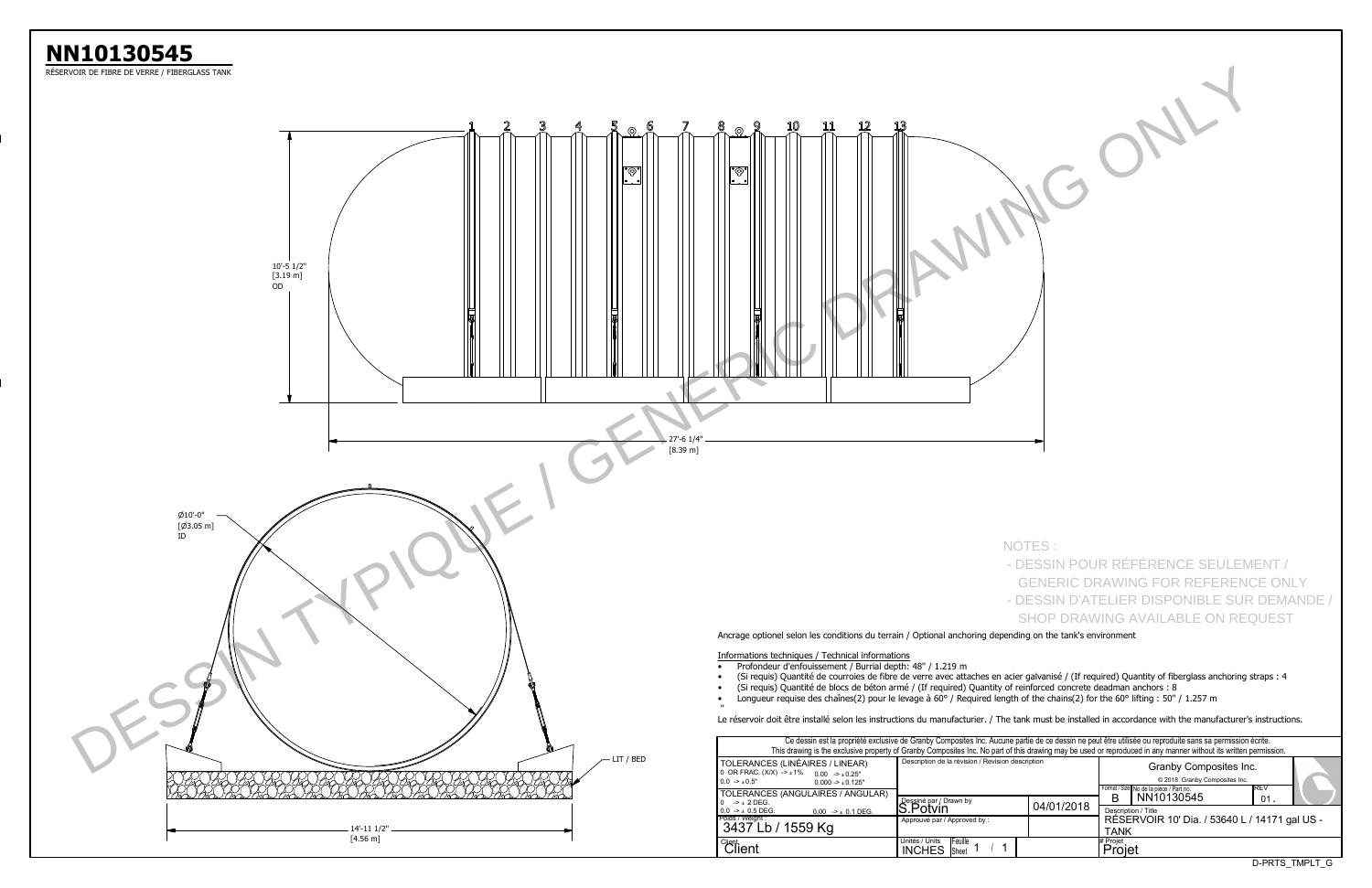Guide de courroie en fibre de verre -Fiberglass Strap Guide

Approuvé par / Approved by :  $\sqrt{0}$ Description de la révision / Revision t and the Unites / Units | Feuille *and the Indian Company of the Sheet i* and the United Sheet *i* and the United Sheet *i* and the United Sheet *i* and the United Sheet *i* and the United Sheet *i* and the United Sheet Poids / Weight : Ce dessin est la propriété exclusive de Granby Composites Inc. Aucune This drawing is the exclusive property of Granby Composites Inc. No part of this drawing is the exclusive property of Granby Composites Inc. No part of Dessiné par / Drawn by<br>**S. Potvin** TOLERANCES (LINÉAIRES / LINEAR)0 OR FRAC. (X/X) -> `1% 0.0 -> `0.5"0.00 -> `0.25" TOLERANCES (ANGULAIRES / ANGULAR) $0.000 \to \pm 0.125"$ 0 -> ` 2 DEG. 0.0 -> ` 0.5 DEG. $0.00$  ->  $\pm$  0.1 DEG. **Client** 



\_\_\_\_\_\_\_\_\_\_\_\_\_\_\_\_\_\_\_\_\_\_\_\_\_\_\_\_\_ Directement installé sur le réservoir -Directly installed on the tank

|                         | le partie de ce dessin ne peut être utilisée ou reproduite sans sa permission écrite.<br>of this drawing may be used or reproduced in any manner without its written permission. |                                       |                                         |            |  |  |  |  |  |  |  |  |  |
|-------------------------|----------------------------------------------------------------------------------------------------------------------------------------------------------------------------------|---------------------------------------|-----------------------------------------|------------|--|--|--|--|--|--|--|--|--|
|                         | description                                                                                                                                                                      |                                       |                                         |            |  |  |  |  |  |  |  |  |  |
|                         |                                                                                                                                                                                  |                                       | Format / Size No de la pièce / Part no. | <b>REV</b> |  |  |  |  |  |  |  |  |  |
|                         |                                                                                                                                                                                  | R                                     | ENSCOUR10                               | А.         |  |  |  |  |  |  |  |  |  |
|                         | 20/06/2017                                                                                                                                                                       | Description / Title                   |                                         |            |  |  |  |  |  |  |  |  |  |
|                         |                                                                                                                                                                                  | JEUX DE COURROIES ET BLOCS DE BÉTON - |                                         |            |  |  |  |  |  |  |  |  |  |
|                         |                                                                                                                                                                                  | <b>ANCHORING KIT</b>                  |                                         |            |  |  |  |  |  |  |  |  |  |
|                         |                                                                                                                                                                                  | # Proiet                              |                                         |            |  |  |  |  |  |  |  |  |  |
|                         |                                                                                                                                                                                  |                                       |                                         |            |  |  |  |  |  |  |  |  |  |
| הדהה ה<br><b>TIMPLE</b> |                                                                                                                                                                                  |                                       |                                         |            |  |  |  |  |  |  |  |  |  |



## **Tendeur / Turnbuckle**

- 
- Forgé d'acier au carbone, galvanisé à chaud / Forged carbon steel, hot-dip galvanized Conformément aux spécifications américaines FF-T-791B Type 1, forme 1 (cage ouverte) /
- In accordance with US specifications FF-T-791B Type 1, Form 1 (open cage).
- 
- Coefficient de sécurité 5:1 / Safety factor 5:1 Testé à 5,200 Lbs / Working load 5,200 Lbs **Bloc de béton armé / Concrete deadman anchor**
- 
- Poids : 1,093 Lbs / Weight : 1,093 Lbs
- Renforcé d'acier galvanisé / Reinforced with galvanized steel
- **Courroie de fibre de verre / Fiberglass strap**
- 
- Fait de fibre de verre de haute qualité / High quality fiberglass Testé à 20,000 Lbs / Working load 20,000 Lbs
- Résistance maximale : 45,000 Lbs / Ultimate rated 45,000 Lbs
- Muni d'anneaux en acier galvanisé / Equipped with galvanized steel rings